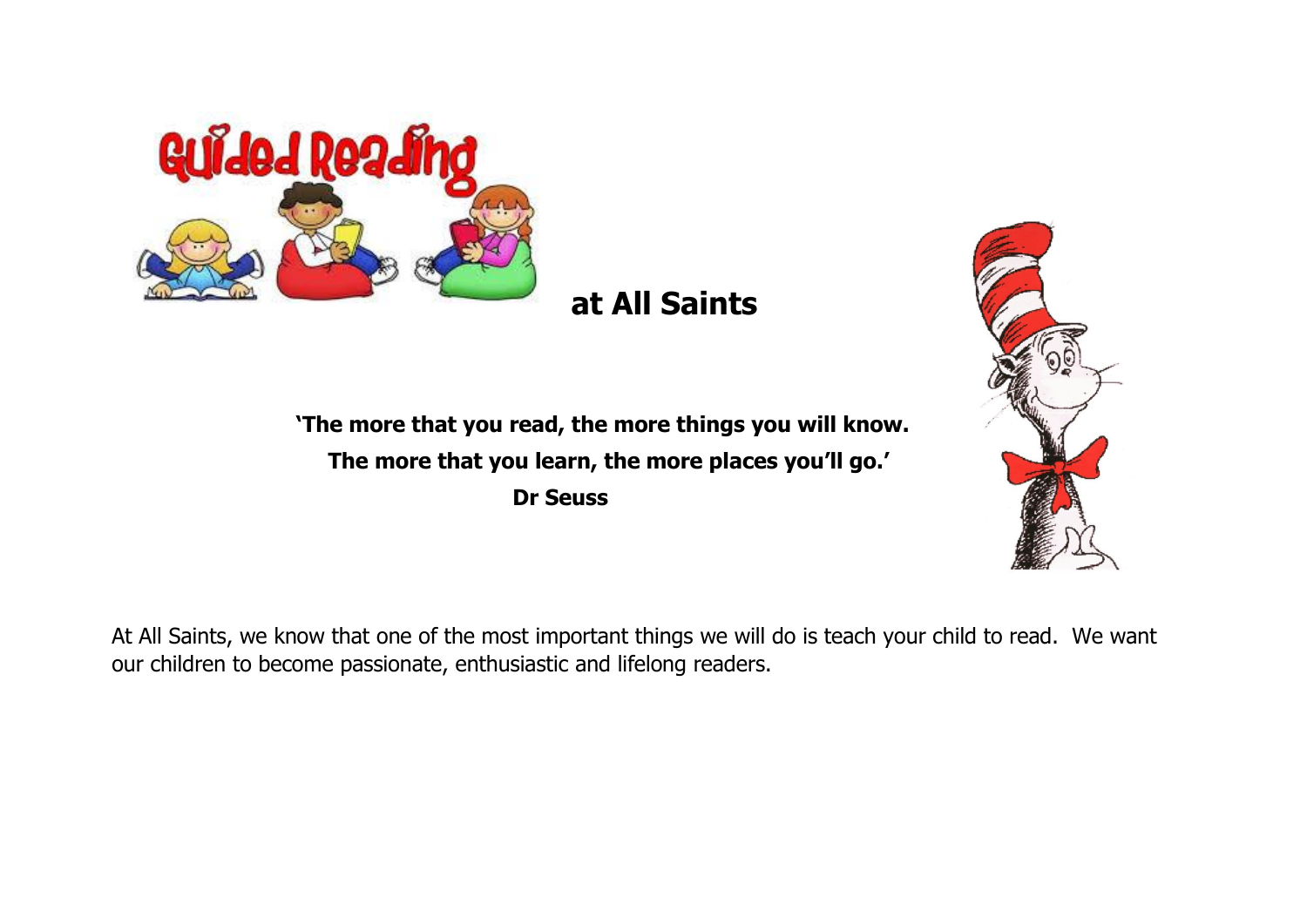We make sure that we provide lots of opportunities for reading:

- $\checkmark$  Shared reading:
- $\checkmark$  Guided reading:
- Regular independent reading (individual, group and paired);
- $\checkmark$  Home/school reading;
- $\checkmark$  Hearing books read aloud on a regular basis;
- $\checkmark$  Selecting own choice of text;
- $\checkmark$  Reading whole texts;
- $\checkmark$  Making close links between reading and writing:
- $\checkmark$  Reading in other subject areas;
- $\checkmark$  Reading in the community.

Every week, pupils will take part in a guided reading group at least once. This is a time for the explicit teaching of reading skills. The book that the teacher chooses will come from an appropriate Book Band for the group.

## **What is guided reading?**

- It is not group reading (everyone reading at the same time).
- It is not listening to children read (this is a part of the session, but teachers focus on *teaching* reading).
- It is focussed teaching within a group.
- There are approximately six children in the group.
- The children have their own copy of a quality text.
- They are given a range of reading experiences (poetry, information books, environmental print).